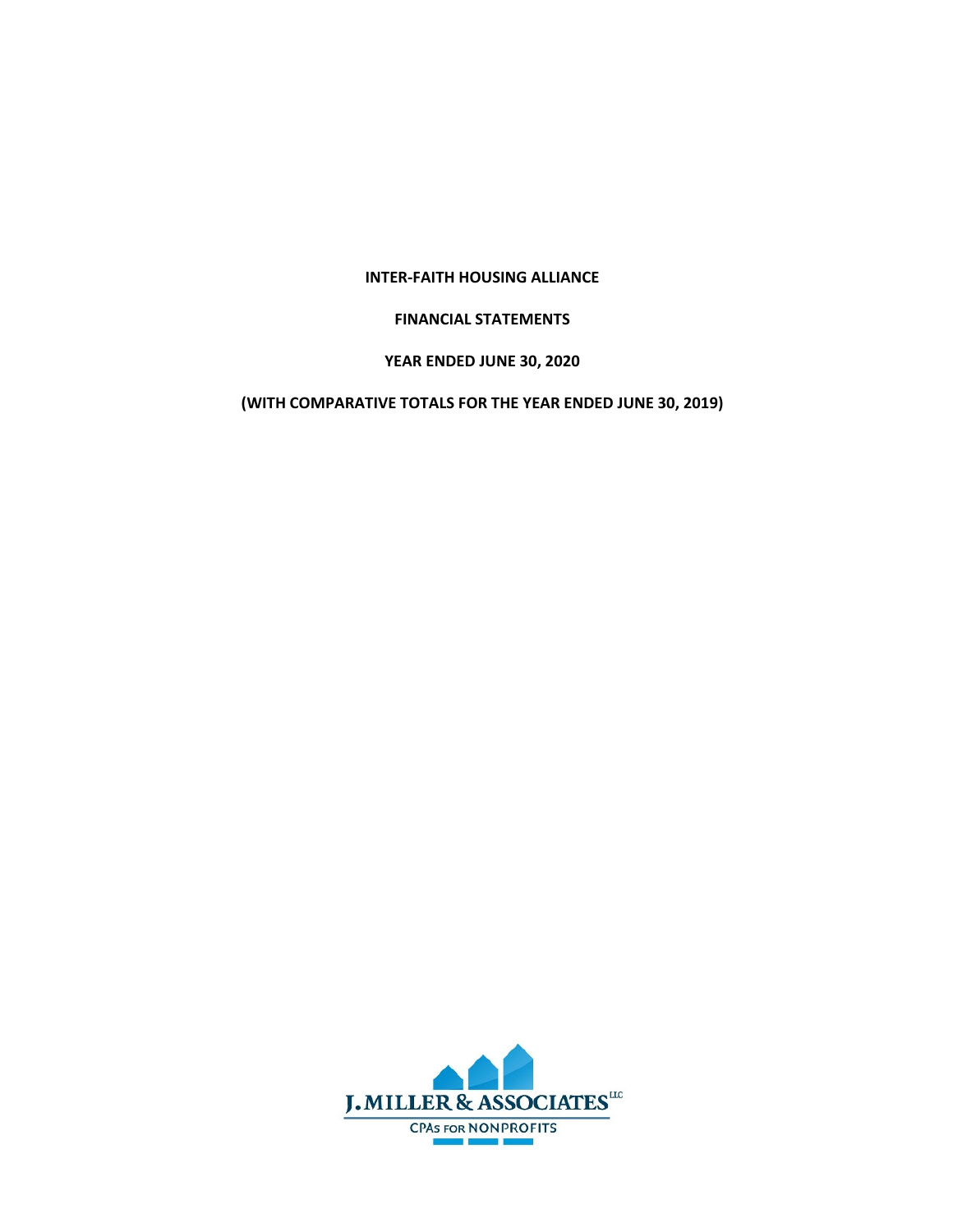## **INTER‐FAITH HOUSING ALLIANCE TABLE OF CONTENTS YEAR ENDED JUNE 30, 2020 (WITH COMPARATIVE TOTALS FOR THE YEAR ENDED JUNE 30, 2019)**

| Page |
|------|
|      |

| <b>INDEPENDENT AUDITOR'S REPORT</b>     |   |
|-----------------------------------------|---|
| <b>FINANCIAL STATEMENTS</b>             |   |
| <b>Statement of Financial Position</b>  |   |
| <b>Statement of Activities</b>          | 4 |
| <b>Statement of Functional Expenses</b> | 5 |
| <b>Statement of Cash Flows</b>          | 6 |
| <b>Notes to Financial Statements</b>    |   |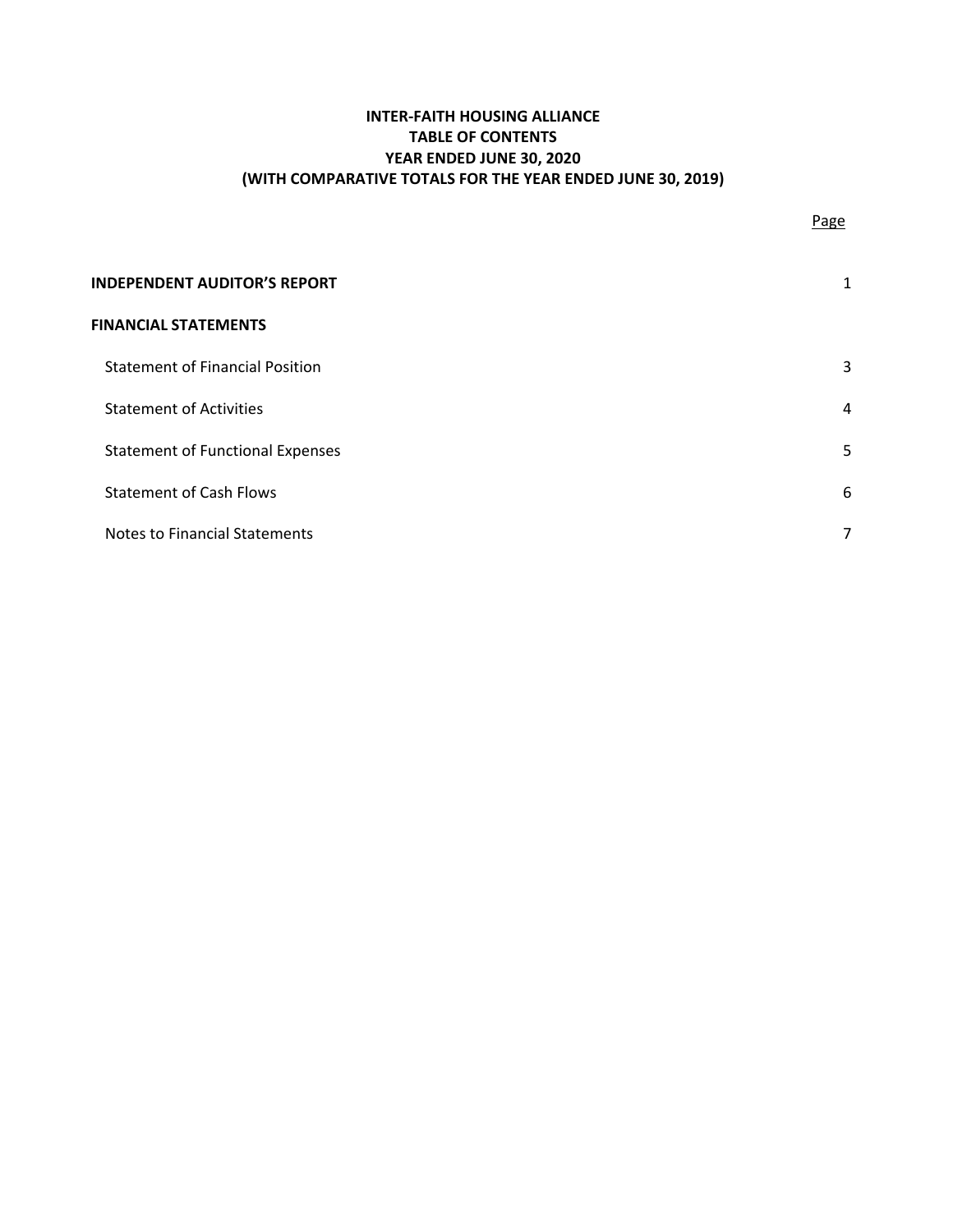

#### **INDEPENDENT AUDITOR'S REPORT**

Board of Directors Inter‐Faith Housing Alliance Ambler, Pennsylvania

### **Report on the Financial Statements**

We have audited the accompanying financial statements of Inter-Faith Housing Alliance (a nonprofit organization), which comprise the statement of financial position as of June 30, 2020 and the related statements of activities, cash flows and functional expenses for the year then ended, and the related notes to the financial statements.

### *Management's Responsibility for the Financial Statements*

Management is responsible for the preparation and fair presentation of these financial statements in accordance with accounting principles generally accepted in the United States of America; this includes the design, implementation, and maintenance of internal control relevant to the preparation and fair presentation of financial statements that are free from material misstatement, whether due to fraud or error.

## *Auditor's Responsibility*

Our responsibility is to express an opinion on these financial statements based on our audit. We conducted our audit in accordance with auditing standards generally accepted in the United States of America. Those standards require that we plan and perform the audit to obtain reasonable assurance about whether the financial statements are free from material misstatement.

An audit involves performing procedures to obtain audit evidence about the amounts and disclosures in the financial statements. The procedures selected depend on the auditor's judgment, including the assessment of the risks of material misstatement of the financial statements, whether due to fraud or error. In making those risk assessments, the auditor considers internal control relevant to the entity's preparation and fair presentation of the financial statements in order to design audit procedures that are appropriate in the circumstances, but not for the purpose of expressing an opinion on the effectiveness of the entity's internal control. Accordingly, we express no such opinion. An audit also includes evaluating the appropriateness of accounting policies used and the reasonableness of significant accounting estimates made by management, as well as evaluating the overall presentation of the financial statements.

We believe that the audit evidence we have obtained is sufficient and appropriate to provide a basis for our audit opinion.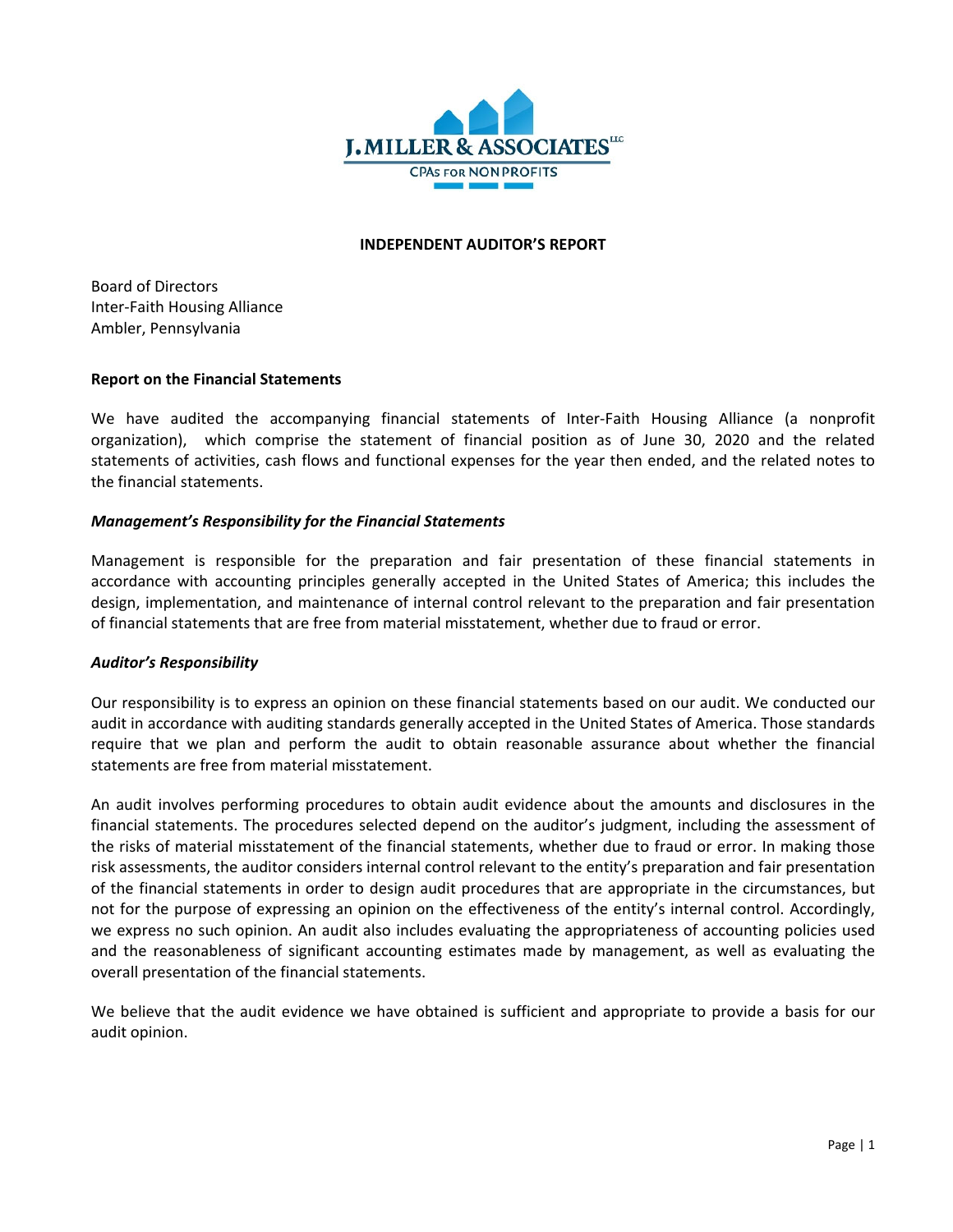Board of Directors Inter‐Faith Housing Alliance

### *Opinion*

In our opinion, the financial statements referred to above present fairly, in all material respects, the financial position of Inter‐Faith Housing Alliance as of June 30, 2020, and the changes in its net assets and its cash flows for the year then ended in accordance with accounting principles generally accepted in the United States of America.

## **Report on Summarized Comparative Information**

The prior year summarized comparative information has been derived from Inter‐Faith's Housing Alliance's June 30, 2019 financial statements that were audited by other auditors, and, in the other auditor's report dated September 12, 2019, they expressed an unmodified opinion on the financial statements.

*J. Miller & Associates, LLC* 

Philadelphia, Pennsylvania October 13, 2020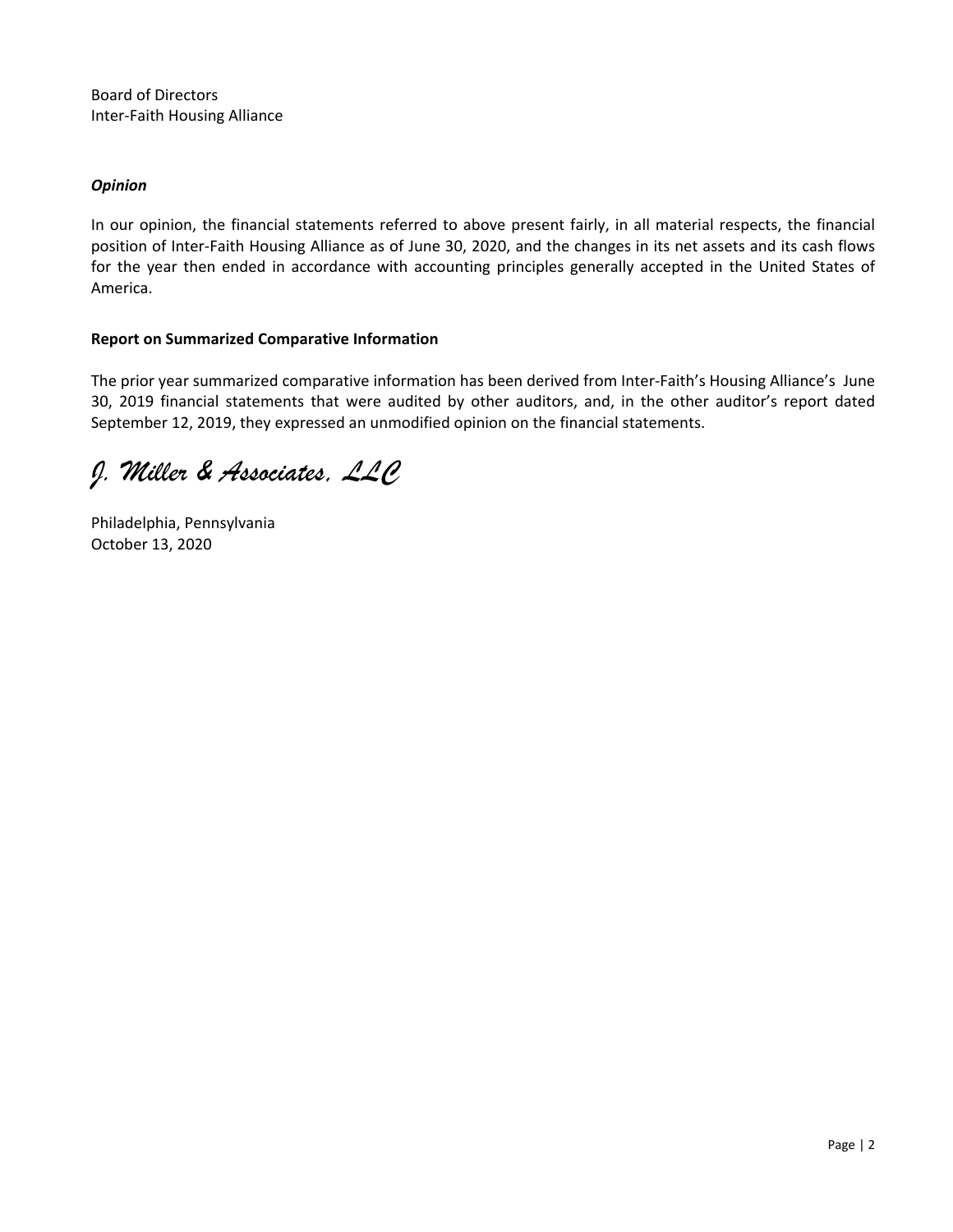## **INTER‐FAITH HOUSING ALLIANCE STATEMENT OF FINANCIAL POSITION JUNE 30, 2020 (WITH SUMMARIZED COMPARATIVE TOTALS AS OF JUNE 30, 2019)**

|                                             | 2020          |             | 2019    |
|---------------------------------------------|---------------|-------------|---------|
| <b>ASSETS</b>                               |               |             |         |
| Cash and cash equivalents                   | \$<br>496,769 | \$          | 258,318 |
| Grants and contributions receivable         | 69,457        |             | 34,726  |
| Prepaid expenses                            | 1,250         |             | 1,464   |
| Tenant escrow                               | 20,962        |             | 9,872   |
| Property and equipment, net                 | 388,484       |             | 339,917 |
| <b>TOTAL ASSETS</b>                         | \$<br>976,922 | \$          | 644,297 |
| <b>LIABILITIES AND NET ASSETS</b>           |               |             |         |
| <b>LIABILITIES</b>                          |               |             |         |
| Accounts payable                            | \$<br>7,791   | \$          | 4,459   |
| Tenant escrow                               | 22,462        |             | 9,872   |
| Accrued payroll                             | 7,532         |             |         |
| Accrued expenses                            | 2,475         |             | 3,313   |
| Loans payable                               | 59,741        |             | 11,988  |
| <b>TOTAL LIABILITIES</b>                    | 100,001       |             | 29,632  |
| <b>NET ASSETS</b>                           |               |             |         |
| Without donor restrictions                  |               |             |         |
| Operating                                   | 516,964       |             | 458,845 |
| <b>Building preservation fund</b>           | 240,075       |             | 70,075  |
| Program growth fund                         | 60,032        |             | 30,032  |
| TOTAL NET ASSETS WITHOUT DONOR RESTRICTIONS | 817,071       |             | 558,952 |
| With donor restrictions                     | 59,850        |             | 55,713  |
| <b>TOTAL NET ASSETS</b>                     | 876,921       |             | 614,665 |
| <b>TOTAL LIABILITIES AND NET ASSETS</b>     | \$<br>976,922 | $\varsigma$ | 644,297 |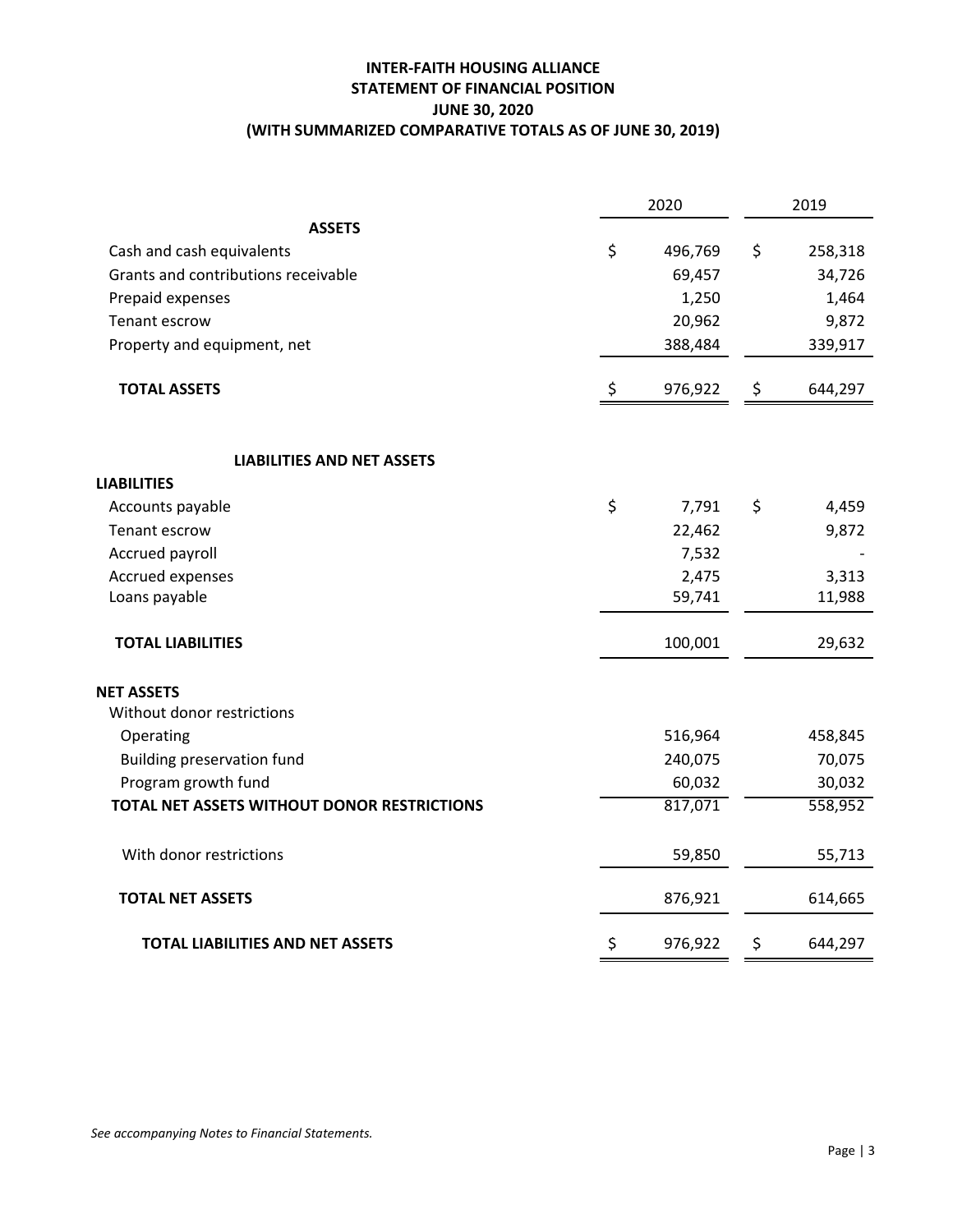## **INTER‐FAITH HOUSING ALLIANCE STATEMENT OF ACTIVITIES YEAR ENDED JUNE 30, 2020 (WITH SUMMARIZED COMPARATIVE TOTALS FOR THE YEAR ENDED JUNE 30, 2019)**

|                                                  | <b>Without Donor</b><br>Restrictions | With Donor<br>Restrictions |    | 2020<br>Total | 2019<br>Total |
|--------------------------------------------------|--------------------------------------|----------------------------|----|---------------|---------------|
| <b>REVENUE AND SUPPORT</b>                       |                                      |                            |    |               |               |
| <b>Government Grants</b>                         | \$<br>76,251                         | \$<br>40,000               | \$ | 116,251       | \$<br>52,077  |
| Contributions                                    | 275,520                              | 58,060                     |    | 333,580       | 171,719       |
| Foundation grants                                | 254,673                              |                            |    | 254,673       | 342,194       |
| Rental income                                    | 59,887                               |                            |    | 59,887        | 61,920        |
| Interest income                                  | 1,522                                |                            |    | 1,522         | 107           |
| Donated services, food, shelter and other        | 491,216                              |                            |    | 491,216       | 334,410       |
| Fundraising events, net of direct cost to donors | 34,880                               |                            |    | 34,880        | 43,722        |
| Miscellaneous income                             | 1,700                                |                            |    | 1,700         | 1,818         |
| Net assets released from donor restrictions      | 93,923                               | (93, 923)                  |    |               |               |
| <b>Total Revenue and Support</b>                 | 1,289,572                            | 4,137                      |    | 1,293,709     | 1,007,967     |
| <b>EXPENSES</b>                                  |                                      |                            |    |               |               |
| Program                                          | 931,457                              |                            |    | 931,457       | 722,260       |
| Management and general                           | 52,480                               |                            |    | 52,480        | 43,356        |
| Fundraising                                      | 47,516                               |                            |    | 47,516        | 60,281        |
| <b>Total Expenses</b>                            | 1,031,453                            |                            |    | 1,031,453     | 825,897       |
| Change in Net Assets Without Donor Restrictions  | 258,119                              | 4,137                      |    | 262,256       | 182,070       |
| Net Assets, Beginning of Year                    | 558,952                              | 55,713                     |    | 614,665       | 432,595       |
| Net Assets, End of Year                          | \$<br>817,071                        | 59,850                     | Ş  | 876,921       | \$<br>614,665 |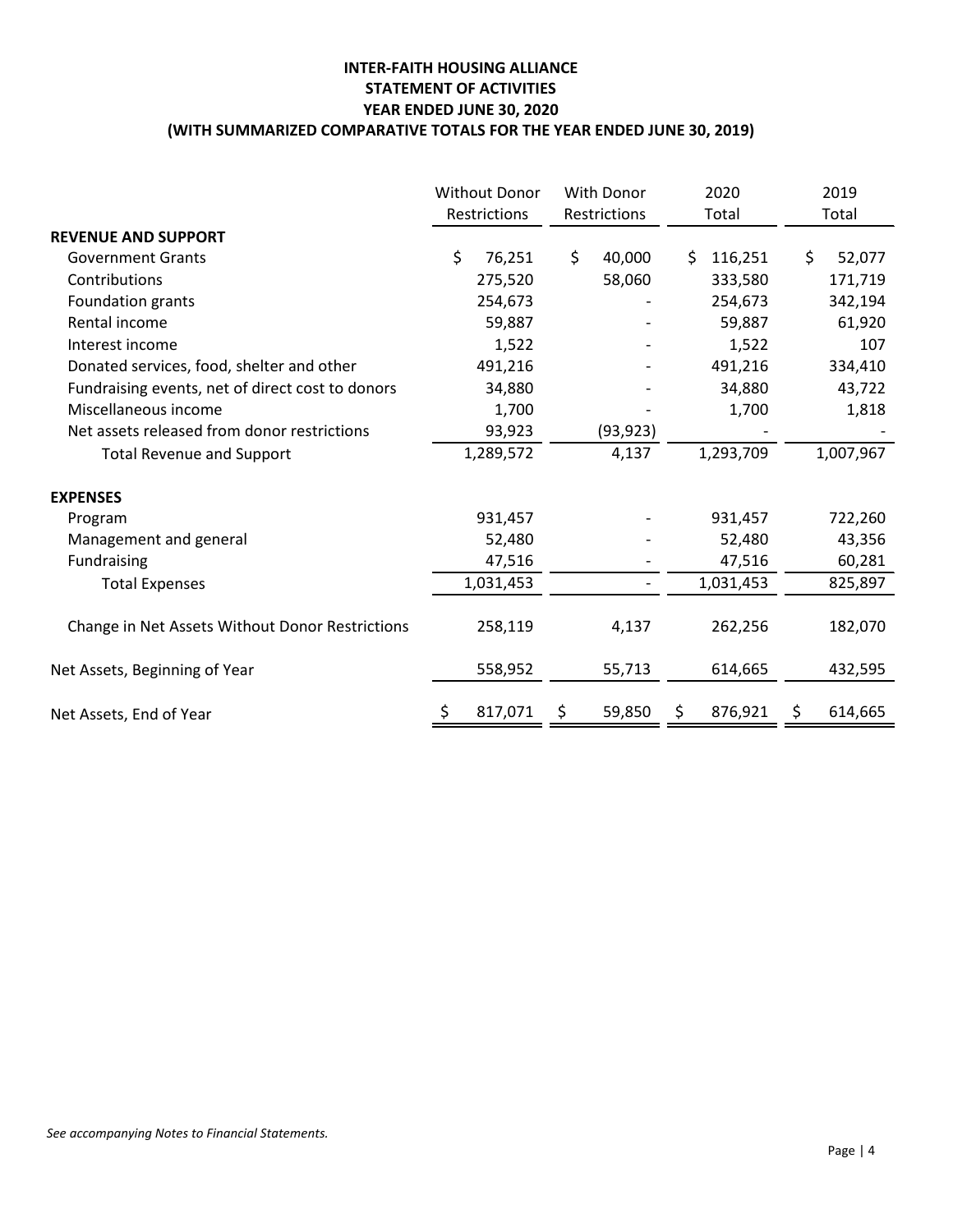## **INTER‐FAITH HOUSING ALLIANCE STATEMENT OF FUNCTIONAL EXPENSES YEAR ENDED JUNE 30, 2020 (WITH SUMMARIZED COMPARATIVE TOTALS FOR THE YEAR ENDED JUNE 30, 2019)**

|                                 |                 |              |                                   | Total           | Total         |
|---------------------------------|-----------------|--------------|-----------------------------------|-----------------|---------------|
|                                 | Program         | Management   |                                   | <b>Expenses</b> | Expenses      |
| Description                     | <b>Services</b> | and General  | Fundraising                       | 2020            | 2019          |
| <b>Salaries</b>                 | \$<br>224,335   | \$<br>30,317 | $\overline{\mathsf{S}}$<br>20,188 | \$<br>274,840   | Ś.<br>255,495 |
| Payroll taxes                   | 21,879          | 2,935        | 1,868                             | 26,682          | 26,533        |
| Employee benefits               | 4,407           | 591          | 376                               | 5,374           | 5,196         |
| Consultants                     | 8,835           |              | 18,551                            | 27,386          | 29,788        |
| Direct program expense          | 48,477          |              |                                   | 48,477          | 40,069        |
| Donated services, food, shelter |                 |              |                                   |                 |               |
| and other                       | 489,520         |              |                                   | 489,520         | 332,198       |
| Dues and subscriptions          | 2,950           |              |                                   | 2,950           | 3,149         |
| Equipment rental                | 1,367           | 293          | 293                               | 1,953           | 1,918         |
| Insurance                       | 17,539          | 1,334        | 191                               | 19,064          | 15,731        |
| Janitorial                      | 6,692           | 68           |                                   | 6,760           | 1,789         |
| Office supplies and expense     | 25,041          | 5,366        | 5,366                             | 35,773          | 25,631        |
| Professional development        | 315             | 315          | 158                               | 788             | 4,212         |
| <b>Professional fees</b>        |                 | 9,793        |                                   | 9,793           | 8,586         |
| Repairs and maintenance         | 29,609          |              |                                   | 29,609          | 33,383        |
| Security                        | 11,965          |              |                                   | 11,965          | 972           |
| Telephone                       | 6,193           | 831          | 525                               | 7,549           | 7,164         |
| Trash                           | 4,388           | 44           |                                   | 4,432           | 4,470         |
| Travel expense                  |                 | 593          |                                   | 593             | 2,451         |
| <b>Utilities</b>                | 17,283          |              |                                   | 17,283          | 20,098        |
| Depreciation                    | 10,662          |              |                                   | 10,662          | 7,064         |
| Total                           | 931,457         | \$<br>52,480 | \$<br>47,516                      | \$1,031,453     | 825,897<br>Ś. |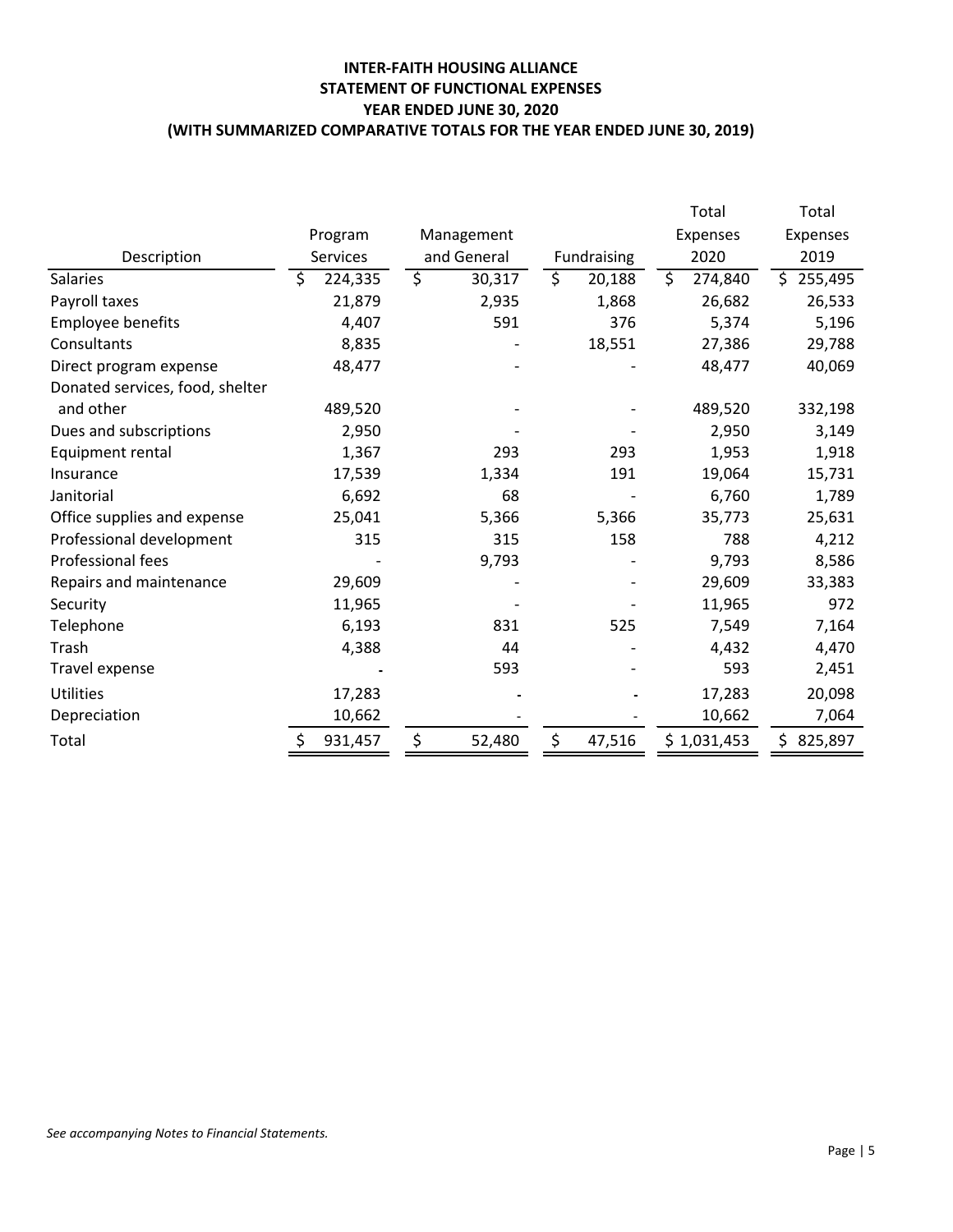# **INTER‐FAITH HOUSING ALLIANCE STATEMENT OF CASH FLOWS YEAR ENDED JUNE 30, 2020**

# **(WITH SUMMARIZED COMPARATIVE TOTALS FOR THE YEAR ENDED JUNE 30, 2019)**

|                                                     |    | 2020      | 2019      |
|-----------------------------------------------------|----|-----------|-----------|
| <b>CASH FLOWS FROM OPERATING ACTIVITIES</b>         |    |           |           |
| Change in Net Assets                                | \$ | 262,256   | \$145,270 |
| Adjustments to reconcile change in net assets       |    |           |           |
| to net cash provided by operating activities:       |    |           |           |
| Depreciation                                        |    | 10,662    | 7,064     |
| Decrease (Increase) in Assets:                      |    |           |           |
| Grants and contributions receivable                 |    | (34, 731) | (19,900)  |
| Prepaid expenses                                    |    | 214       | 3,997     |
| <b>Tenant escrow</b>                                |    | (11,090)  |           |
| Increase (Decrease) in liabilities:                 |    |           |           |
| Accounts payable                                    |    | 3,332     | (2, 142)  |
| Tenant escrow                                       |    | 12,590    |           |
| Accrued payroll                                     |    | 7,532     |           |
| Accrued expenses                                    |    | (838)     | 1,168     |
| Net cash provided by operating activities           |    | 249,927   | 135,457   |
| <b>CASH FLOWS FROM INVESTING ACTIVITIES</b>         |    |           |           |
| Purchase of property and equipment                  |    | (59, 229) |           |
| Net cash used by investing activities               |    | (59, 229) |           |
| <b>CASH FLOWS FROM FINANCING ACTIVITIES</b>         |    |           |           |
| Proceeds from loans payable                         |    | 53,400    |           |
| Payments on loans payable                           |    | (5,647)   | (6,665)   |
| Net cash provided by (used in) investing activities |    | 47,753    | (6, 665)  |
| <b>NET INCREASE IN CASH</b>                         |    | 238,451   | 128,792   |
| Cash and cash equivalents - Beginning of Year       |    | 258,318   | 129,526   |
| CASH AND CASH EQUIVALENTS - END OF YEAR             | S  | 496,769   | \$258,318 |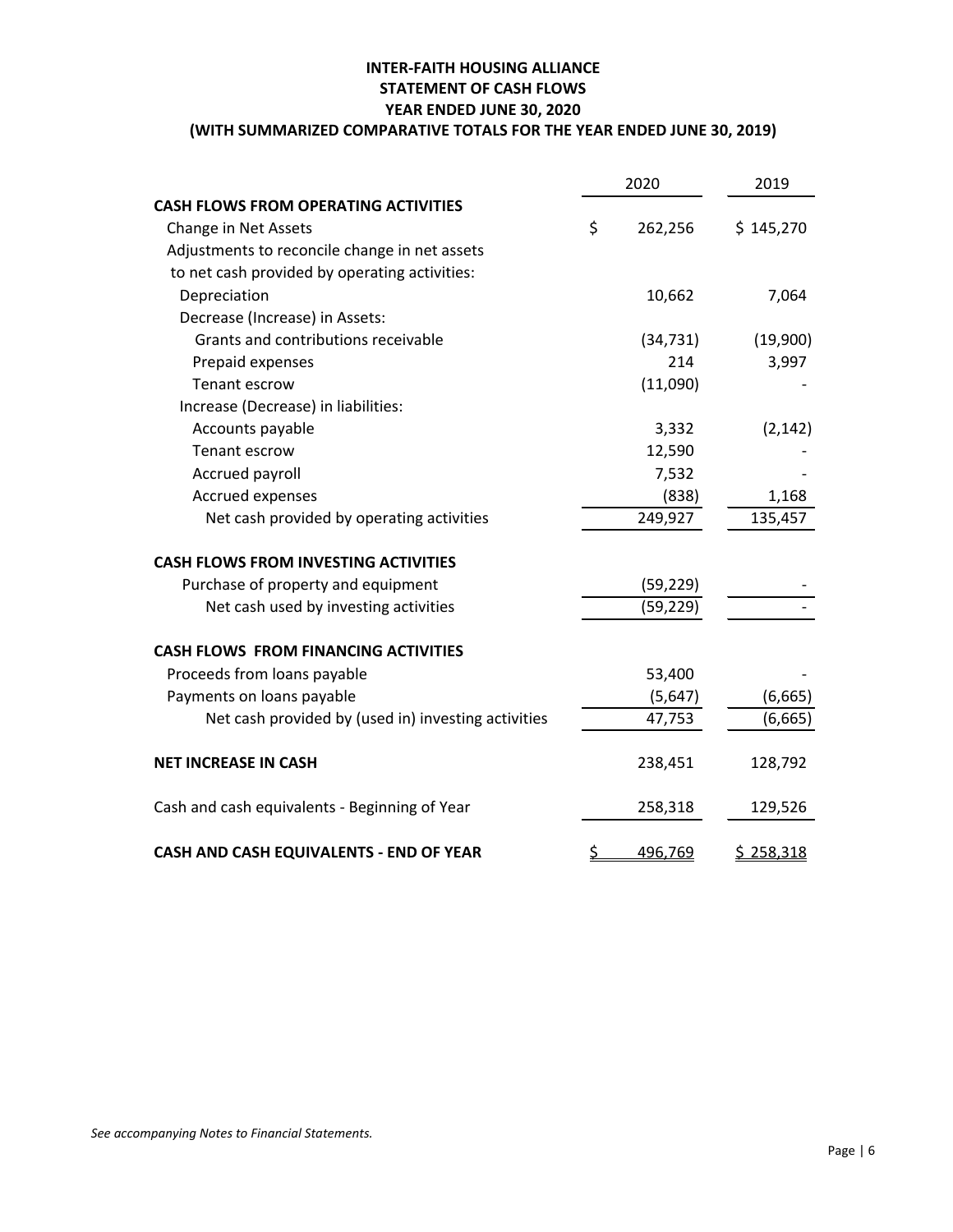#### **NOTE 1 ORGANIZATION**

Inter-Faith Housing Alliance ("Inter-Faith") is a nonprofit corporation whose mission is to empower vulnerable Montgomery County families to achieve and maintain self-sufficiency through effective community‐based programs that bridge homelessness and independence. Inter‐Faith is funded and supported by a variety of private grants and contributions, the faith community, and government grants. Inter‐Faith is a member of Family Promise National and is its own separate 501(c)3 entity.

#### Network:

The Inter‐Faith Hospitality Network provides shelter, food, crisis intervention, and case management for Montgomery County families with children who are experiencing homelessness. This program is provided in partnership with the faith community.

#### Hope Gardens:

Hope Gardens is an eight-unit housing program that supports families with children in securing and maintaining permanent housing and access to benefits.

#### Hope Forest:

Hope Forest is a two-unit housing program that supports families with children in securing and maintaining permanent housing and access to benefits, with lighter support.

#### Food Cupboard:

The Inter‐Faith Food Cupboard located in Roslyn provides food to Montgomery County families experiencing food insecurity. The Cupboard is an integral component of the comprehensive support we provide to advance our mission of helping vulnerable families re‐gain and maintain their stability.

#### **NOTE 2 SUMMARY OF SIGNIFICANT ACCOUNTING POLICIES**

#### **Basis of Accounting**

Inter‐Faith prepares its financial statements in accordance with accounting principles generally accepted in the United States of America which involve the application of the accrual basis of accounting; consequently, revenues and gains are recognized when earned and expenses and losses are recognized when incurred.

#### **Financial Statement Presentation**

To ensure the observance of limitations and restrictions on the use of resources available to Inter-Faith its net assets and revenues have been reported according to the following classifications: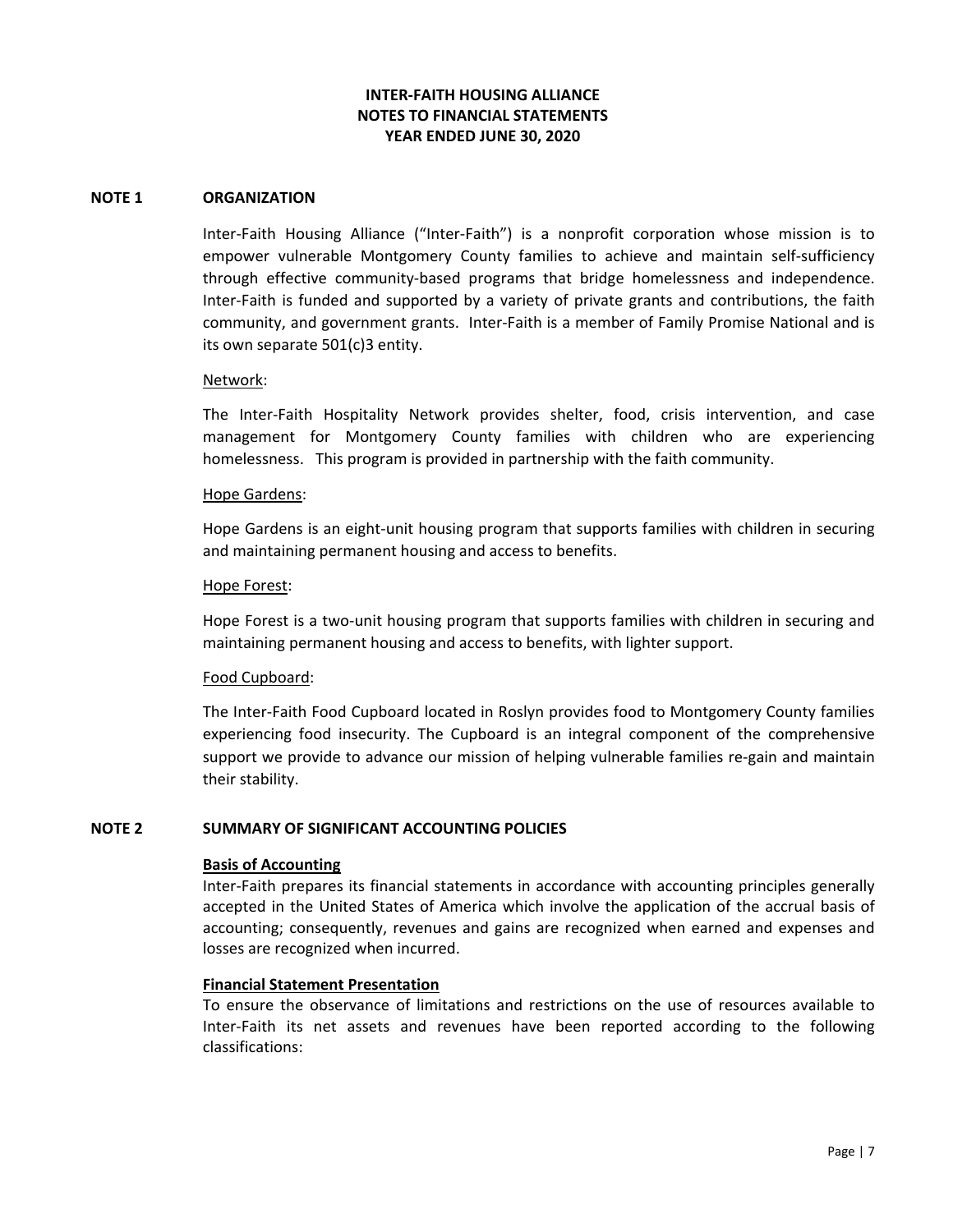### **NOTE 2 SUMMARY OF SIGNIFICANT ACCOUNTING POLICIES (CONTINUED)**

#### **Financial Statement Presentation (continued)**

 *Net Assets Without Donor Restrictions* – Net assets available for use in general operations and not subject to donor (or certain grantor) restrictions and may be used for any purpose in performing the primary objectives of Inter-Faith. These net assets may be used at the discretion of Inter‐Faith's management and the board of directors and are considered net assets without donor restrictions.

*Net Assets With Donor Restrictions* – Net assets subject to donor (or certain grantor) imposed restrictions or law. Some donor‐imposed restrictions are temporary in nature, such as those that will be met by the passage of time or other events specified by the donor. These donor-imposed restrictions are released when a restriction expires, that is, when the stipulated time has elapsed, when the stipulated purpose for which the resource was restricted has been fulfilled, or both. Other donor-imposed restrictions are perpetual in nature, where the donor stipulates that resources be maintained in perpetuity.

## **Use of Estimates**

The preparation of financial statements in conformity with GAAP, requires management to make estimates and assumptions that affect certain reported amounts of assets and liabilities and disclosures of contingent assets and liabilities at the date of the financial statements, and reported amounts of revenues and expenses during the reporting period. Actual results could differ from those estimates.

#### **Summarized Comparative Information**

 The summarized comparative information presents amounts in total but not by net asset class. Such information does not include sufficient detail to constitute a presentation in conformity with GAAP. Accordingly, such information should be read in conjunction with Inter-Faith's financial statements for the year ended June 30, 2019 from which the summarized information was derived.

#### **Grant and Contributions Receivable**

Grant and contributions receivable are stated at the amount management expects to collect from outstanding balances. It is Inter‐Faith's policy to charge off uncollectible grants and contributions receivable when management determines that the grants and contributions receivable will not be collectible. As of June 30, 2020, management has determined that no allowance for doubtful accounts is necessary.

#### **Cash and Cash Equivalents**

Inter‐Faith considers all highly liquid investments with an original maturity of three months or less to be cash equivalents.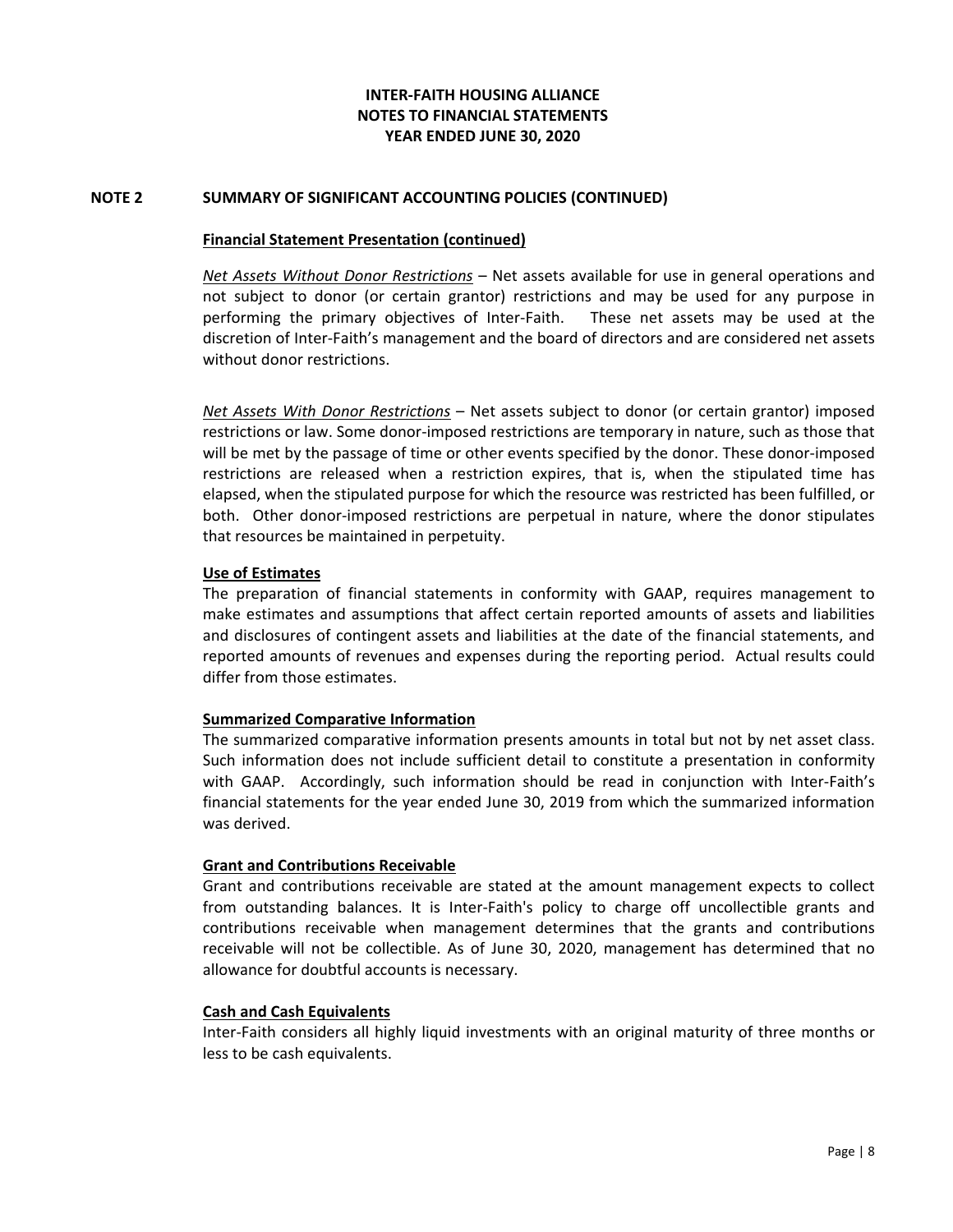### **NOTE 2 SUMMARY OF SIGNIFICANT ACCOUNTING POLICIES (CONTINUED)**

#### **Furniture and Equipment and Depreciation**

Furniture and equipment are recorded at cost, or if received as a gift, at fair value when acquired. Depreciation is computed on the straight‐line basis over the estimated useful lives, which range from five to forty years. When items of furniture and equipment are sold or retired, the related costs and accumulated depreciation are removed from the accounts and any gain or loss is included in income. Maintenance and repairs are charged to expense as incurred; major renewals and betterments with a cost in excess of \$5,000 are capitalized.

#### **Functional Allocation of Expenses**

The statement of functional expenses reports certain categories of expenses that are attributable to Inter‐Faith's program or supporting function. Therefore, these expenses require allocation on a reasonable basis that is consistently applied. These expenses that are allocated include payroll, payroll taxes, and benefits which are allocated on the basis of time and effort as well as janitorial, trash, and utilities which are allocated based on square footage. Directly identifiable expenses, such as repairs and maintenance, professional development, and travel are charged to program and supporting services based upon invoices received. Management and general expenses include those expenses that are not directly identifiable with any other specific function and provide for the overall support and direction of Inter‐Faith.

#### **Income Taxes**

Inter-Faith is a nonprofit organization exempt from income tax under Section 501(c)(3) of the Internal Revenue Code and classified by the Internal Revenue Service as other than a private foundation. Accordingly, there is no provision for income taxes in the accompanying financial statements. Inter‐Faith follows the accounting guidance for uncertain tax positions. Inter‐Faith believes that it has appropriate support for any tax position taken and as such, does not have any uncertain tax positions that are material to the financial statements.

#### **Impairment**

 Inter‐Faith reviews its investment in rental property for impairment whenever events or changes in circumstances indicate that the carrying value of such property may not be recoverable. For assets held and used, if management's estimate of the aggregate future cash flows to be generated by the property, undiscounted and without interest charges, by the rental property and any estimated proceeds from the eventual disposition of the real estate are less than their carrying amounts, an impairment loss has occurred. The amount of the impairment loss is equal to the excess of the asset's carrying value over its estimated fair value. The determination of undiscounted cash flows requires significant estimates by management. Subsequent changes in estimated cash flows could impact the determination of whether impairment exists. The building known as Hope Gardens has been written down to zero net book value in accordance with this policy.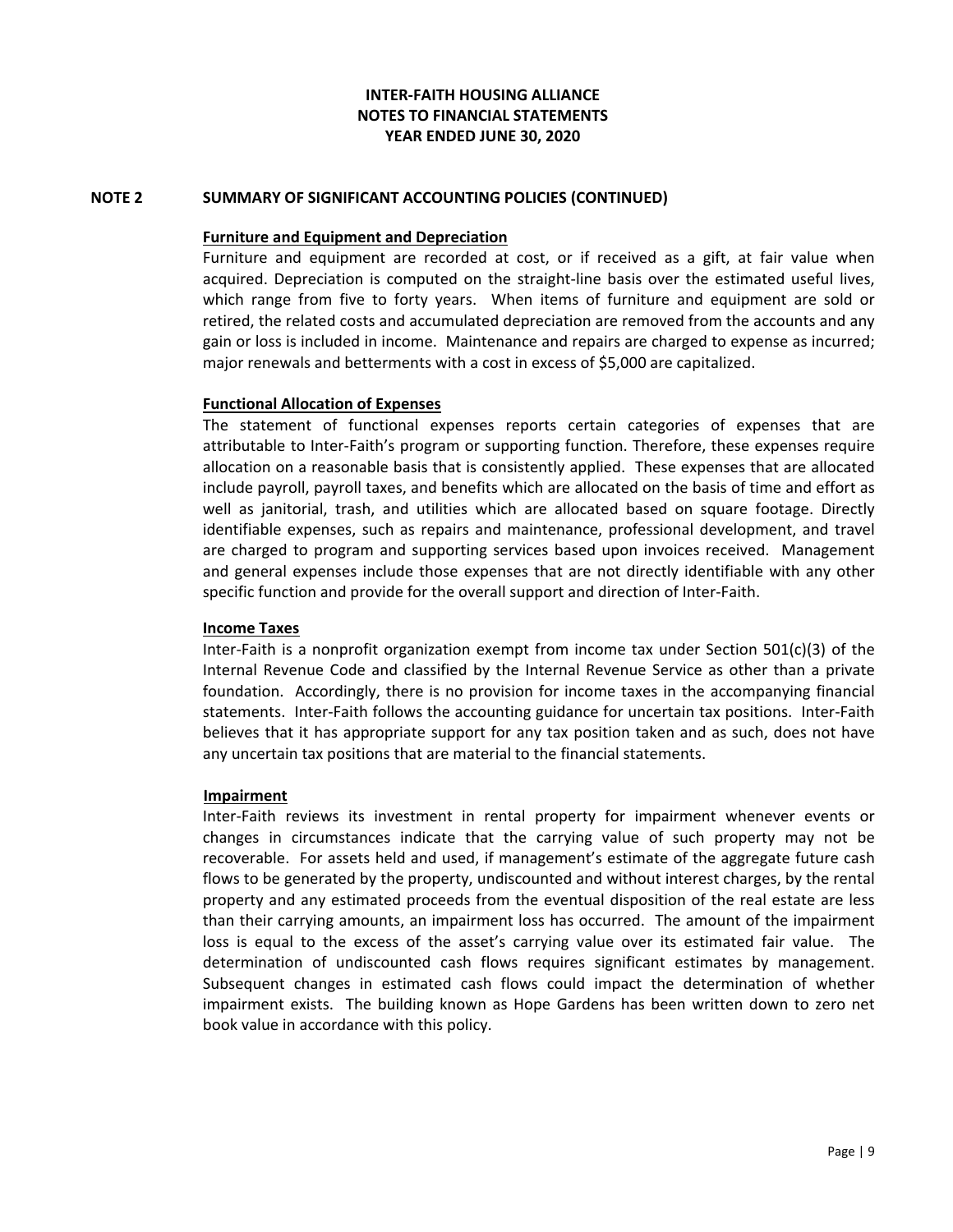## **NOTE 2 SUMMARY OF SIGNIFICANT ACCOUNTING POLICIES (CONTINUED)**

### **Reclassification**

 Certain 2019 amounts have been reclassified to conform with the 2020 financial statement presentation.

## **Recent Accounting Pronouncements Not Yet Adopted Revenue Recognition**

 In May 2014, the Financial Accounting Standards Board ("FASB") issued Accounting Standards Update ("ASU") 2014‐09, "Revenue from Contracts with Customers (Topic 606)," which outlined a single comprehensive model to use for accounting for revenue arising from customers and superseded nearly all existing accounting principles generally accepted in the United States of America ("GAAP") revenue recognition guidance, including industry‐specific guidance. The core principle of the standard is that revenue is recognized when the transfer of goods or services to customers occurs in an amount that reflects the consideration to which the Inter‐Faith expects to be entitled in exchange for those good or services. The standard requires significantly expanded disclosures about revenue recognition and is effective for fiscal years beginning after December 15, 2019. Inter‐Faith is in the process of implementing the provisions of ASU 2014‐09 and has not yet determined the impact on the financial statements.

### **Leases**

In February 2016, the FASB issued ASU 2016‐02 "Leases (Topic 842)." The primary objective of the standard is to increase transparency and comparability among organizations by requiring lessees to recognize lease assets and lease liabilities on the statement of financial position and disclosing key information about leasing arrangements. The new standard clarifies the definition of a lease and causes lessees to recognize leases on the balance sheet as a lease liability with a corresponding right‐of‐use asset. The standard is effective for fiscal years beginning after December 15, 2020. Early adoption is permitted. Inter‐Faith is currently evaluating the standard and its impact on the financial statements.

#### **NOTE 3 CONCENTRATION OF CREDIT RISK**

Inter‐Faith maintains its cash balances in two financial institutions located in Montgomery County, Pennsylvania. Accounts are insured by the Federal Deposit Insurance Corporation ("FDIC") up to \$250,000 per depositor. At various times during the year the bank balances may exceed the FDIC limit. As of June 30, 2020, Inter‐Faith had no uninsured cash balances.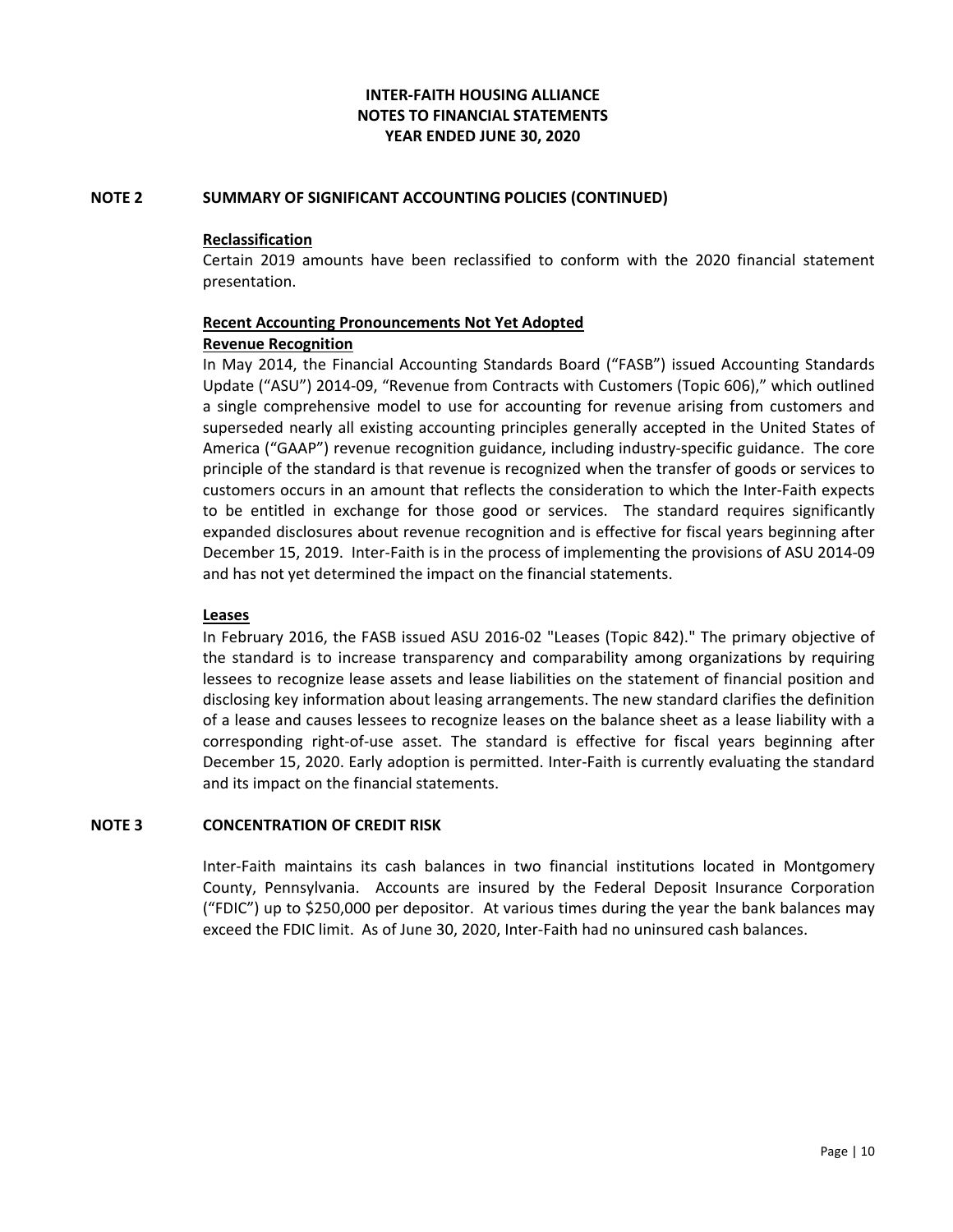#### **NOTE 4 PROPERTY AND EQUIPMENT**

Property and equipment consist of the following at June 30, 2020:

| Land and building                 | 295,080   |
|-----------------------------------|-----------|
| <b>Building improvements</b>      | 157,074   |
| Vehicle                           | 5,000     |
|                                   | 457,154   |
| Less: Accumulated depreciation    | (68, 670) |
| Total Property and Equipment, net | 388.484   |

### **NOTE 5 LIQUIDITY AND AVAILABILITY**

The following represents Inter‐Faith's financial assets at June 30, 2020:

| Financial assets, at year-end                                                            |   |         |
|------------------------------------------------------------------------------------------|---|---------|
| Cash and cash equivalents                                                                | Ś | 496,769 |
| Grants and contributions receivable                                                      |   | 69,457  |
| Total financial assets                                                                   |   | 566,226 |
| Less amounts not available to be used in one year                                        |   |         |
| Financial assets available to meet cash<br>needs for general expenditure within one year |   |         |

Inter‐Faith regularly monitors liquidity required to meet its operating needs and other contractual commitments, while striving to maximize the investment of its available funds. Inter‐Faith typically maintains its financial assets in cash with a goal of having funds available when needed.

### **NOTE 6 LINE OF CREDIT**

Inter‐Faith has available an unsecured line of credit in the amount of \$50,000 which bears interest at the prime rate. There was not outstanding balance at June 30, 2020. This line of credit expires on September 25, 2029.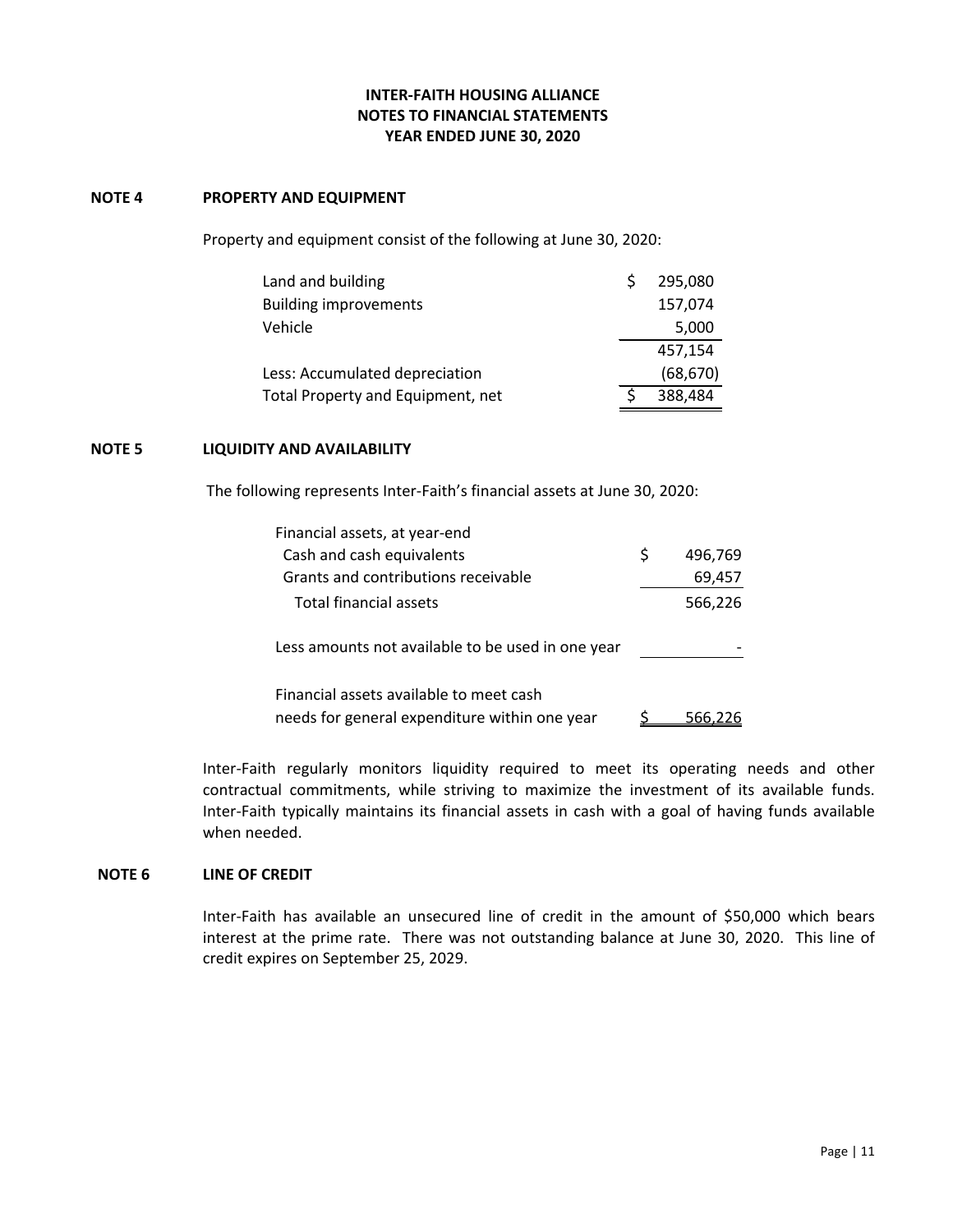#### **NOTE 7 LOANS PAYABLE**

Loan in the amount of \$30,000 from the Valentine Foundation to provide unsecured funding for renovations at Hope Forest. The loan bears interest at 2% with principal and interest to be paid at \$581 per month.In April 2020 the Valentine Foundation suspended payments due to the pandemic. Management is uncertain as to when payments for this loan will resume.

 $$ 6,341$ 

On April 7, 2020, Inter‐Faith obtained a Paycheck Protection Program ("PPP") loan in the amount of \$53,400 from the United States Small Business Administration. Interest on the loan maybe charged at 1%. PPP loans were authorized by Congress in an effort to aid entities during the pandemic. The loan is subject to forgiveness if Inter‐Faith has sufficient payroll, utilities, and other specified expenses. There are no payments due on the loan for six months (October 15, 2020) unless the loan is forgiven.

| 53,400 |
|--------|
| 59,741 |

Principal payments on loans payable are due as follows:

Year ending 6/30/2021 \$ 59,741

## **NOTE 8 DONATED SERVICES, FOOD, SHELTER AND OTHER IN‐KIND**

Inter‐Faith has recognized the following donated services, food, shelter and other in‐kind as of June 30, 2020:

| Food and meals               | \$324,067 |
|------------------------------|-----------|
| Clothing and household items | 56,279    |
| Shelter space                | 72,380    |
| Other                        | 3,435     |
| Food cupboard space          | 33,360    |
|                              | \$489,521 |
| Investments                  | 1,695     |
|                              | 491,216   |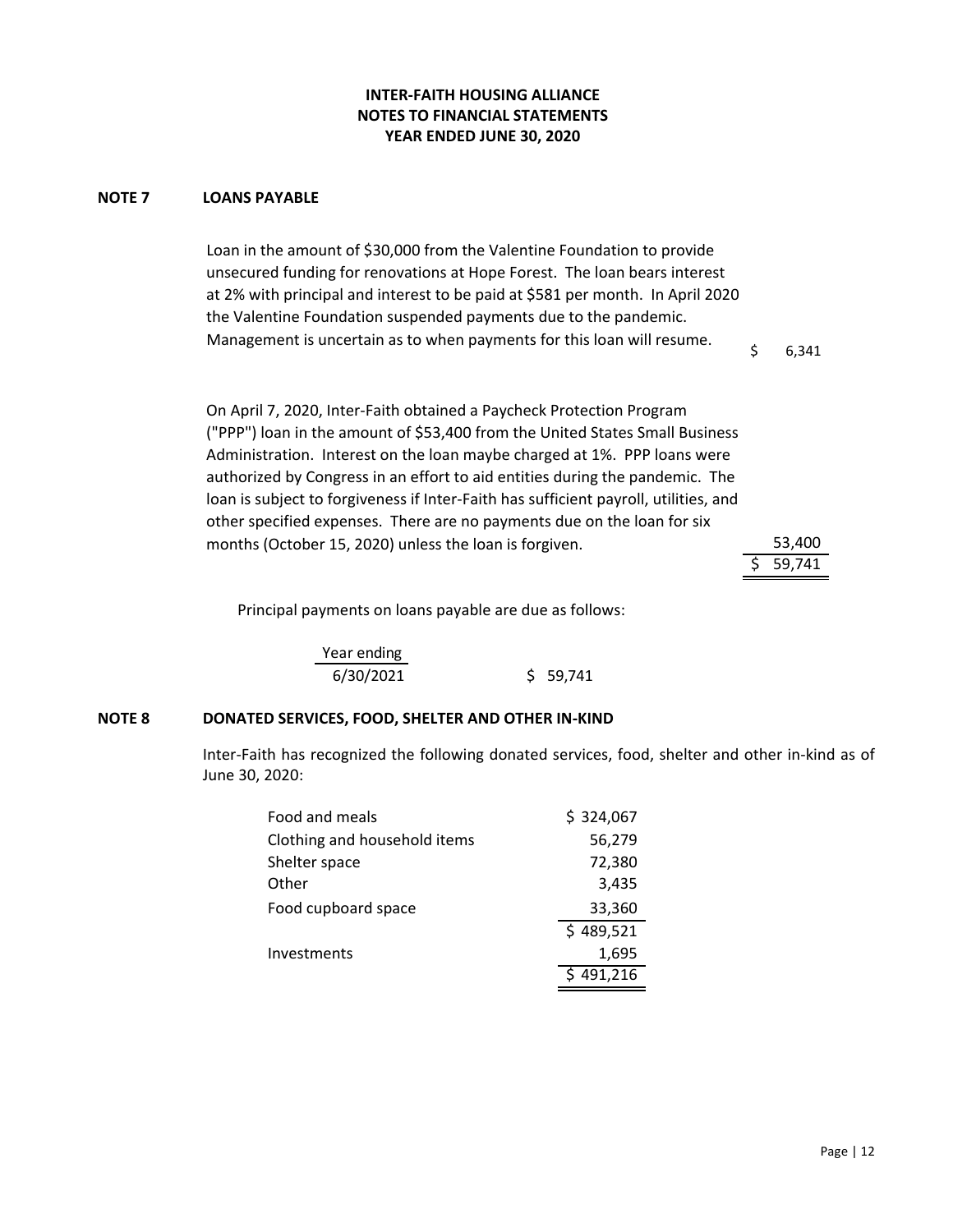#### **NOTE 9 NET ASSETS**

Net assets with donor restrictions as of June 30, 2020 consist of the following:

| Purpose or time restriction: |        |
|------------------------------|--------|
| Family support               | 15,643 |
| <b>Building maintenance</b>  | 3,068  |
| Listen 4 good                | 1,139  |
| Rental assistance            | 40,000 |
|                              | 59,850 |

Net assets released from donor restrictions were as follows for the year ended June 30, 2020:

| Family support               | \$ | 12,257 |
|------------------------------|----|--------|
| <b>Building mainteance</b>   |    | 36,043 |
| Listen 4 good                |    | 3,861  |
| Rental assistance            |    | 10,000 |
| Research project             |    | 9,300  |
| Fuel assistance              |    | 2,500  |
| Transportation               |    | 6,152  |
| Capacity building and census |    | 13,810 |
|                              | <  | 93,923 |

### **NOTE 10 PRIOR PERIOD ADJUSTMENT**

During the year ended June 30, 2020, there was a change in financial policy to begin capitalizing improvements on an impaired property. Since some current year improvements began in the prior year, the following prior year adjustment was made.

| Balance at June 30, 2019, as previously reported  | \$577,865 |
|---------------------------------------------------|-----------|
| Prior period adjustment for building improvements | 36.800    |
| Balance at June 30, 2019, as restated             | \$614,665 |

## **NOTE 11 RETIREMENT PLAN**

Inter-Faith has a SIMPLE IRA for the benefit of its eligible employees. Inter-Faith's contribution expense for the year ended June 30, 2020 was \$5,374 .